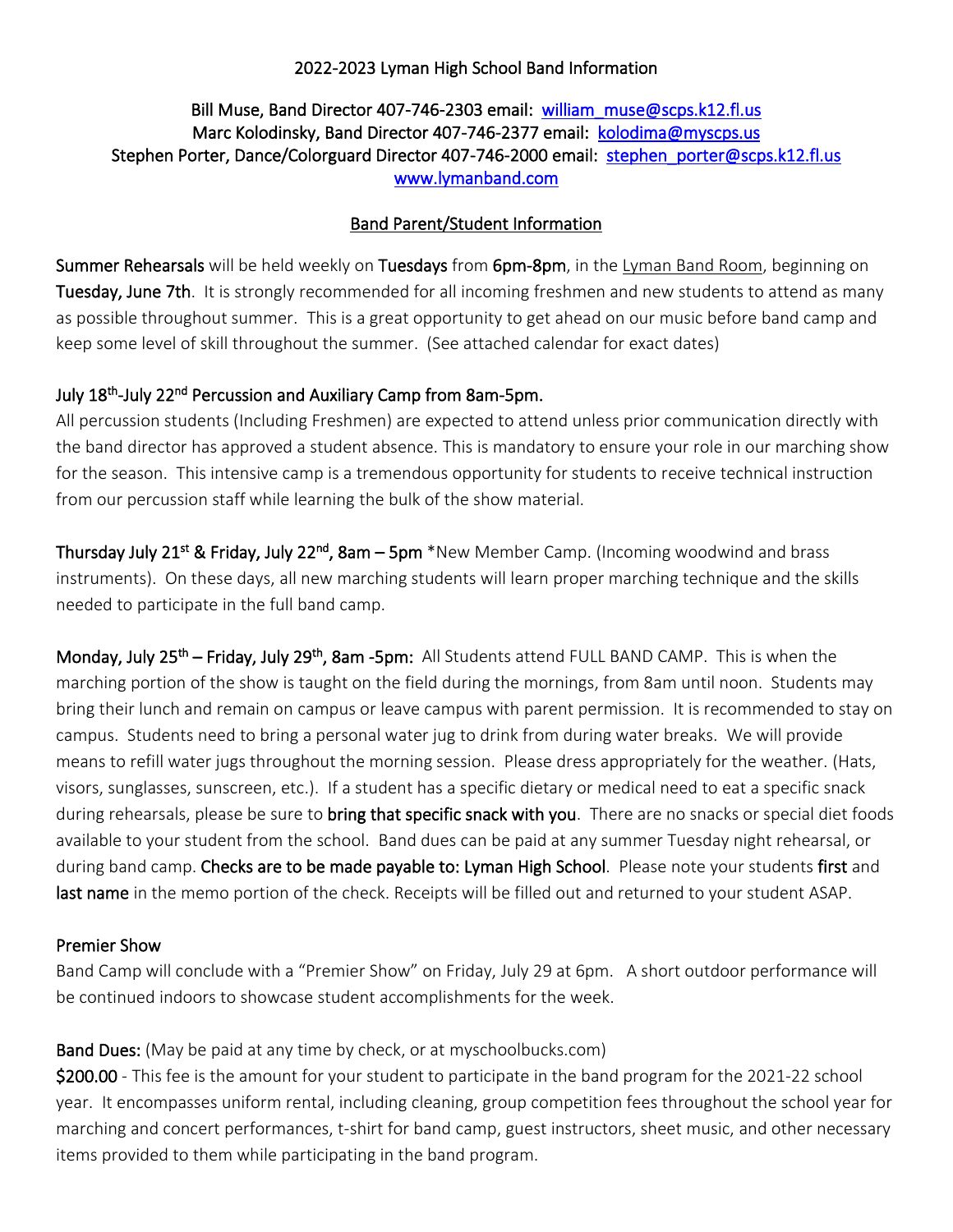\$27.00 -This is the cost of marching shoes. Students are measured during band camp and/or the first week of school. A group order is made to ensure uniformity. Hopefully this is a one-time purchase, however replacements for upper classmen due to growth or loss can be ordered, but only with the group at the beginning of the season.

\$50.00- This fee is the price per semester if your student needs to rent a school marching and/or concert horn to use during the school year. This includes rental during band camp.

### Materials needed:

- Instrument specific items (Reeds, Mouthpiece, etc.)
- Flip Folder to hold music in the stands (Lyre is optional). Can be homemade or purchased. Here is an example: <https://www.musicarts.com/plasti-folio-plastic-folio-flip-folder-main0029173>
- Black Socks for uniformed performances.
- T-shirt and light shorts for under the uniform.

## Calendar:

It is a part of every student's grade to attend all events. The calendar is shown here, will be available on our website, and posted in several locations in the band room. We are looking forward to a great year!

#### **Required Lyman Band Dates 2022-2023**

| Tuesday June 7            | Marching Rehearsal 6-8pm                     |
|---------------------------|----------------------------------------------|
| Tuesday June 14           | Marching Rehearsal 6-8pm                     |
| Tuesday June 21           | Marching Rehearsal 6-8pm                     |
| Tuesday June 28           | Marching Rehearsal 6-8pm                     |
| Tuesday July 5            | Marching Rehearsal 6-8pm                     |
| Tuesday July 12           | Marching Rehearsal 6-8pm                     |
| Mon July 18-Fri July 22   | Percussion/Auxiliary/Leadership Camp 8am-5pm |
| Thurs July 21-Fri July 22 | New Member Camp 8am-5pm                      |
| Mon July 25-Fri July 29   | Full Band Camp 8am-5pm                       |
| Friday July 29            | Premier Show 6pm                             |
| Wednesday August 10       | First Day of School                          |
| Thursday August 11        | Marching Rehearsal 2:30-5pm                  |
| Monday August 15          | Marching Rehearsal 6-8pm                     |
| Thursday August 18        | Marching Rehearsal 2:30-5pm                  |
| Friday August 19          | Kickoff Classic Colonial @ Lyman             |
| Monday August 22          | Marching Rehearsal 6-8pm                     |
| Thursday August 25        | Marching Rehearsal 2:30-5pm                  |
| Friday August 26          | Football Game @ Evans                        |
| Monday August 29          | Marching Rehearsal 6-8pm                     |
| Thursday September 1      | Marching Rehearsal 2:30-5pm                  |
| Friday September 2        | Football Game @ Lake Brantley                |
| Monday September 5        | Labor Day-No School-No Rehearsal             |
| Tuesday September 6       | Marching Rehearsal 2:30-5pm                  |
| Thursday September 8      | Marching Rehearsal 2:30-5pm                  |
| Friday September 9        | Football Game @ Davenport                    |
| Monday September 12       | Marching Rehearsal 6-8pm                     |